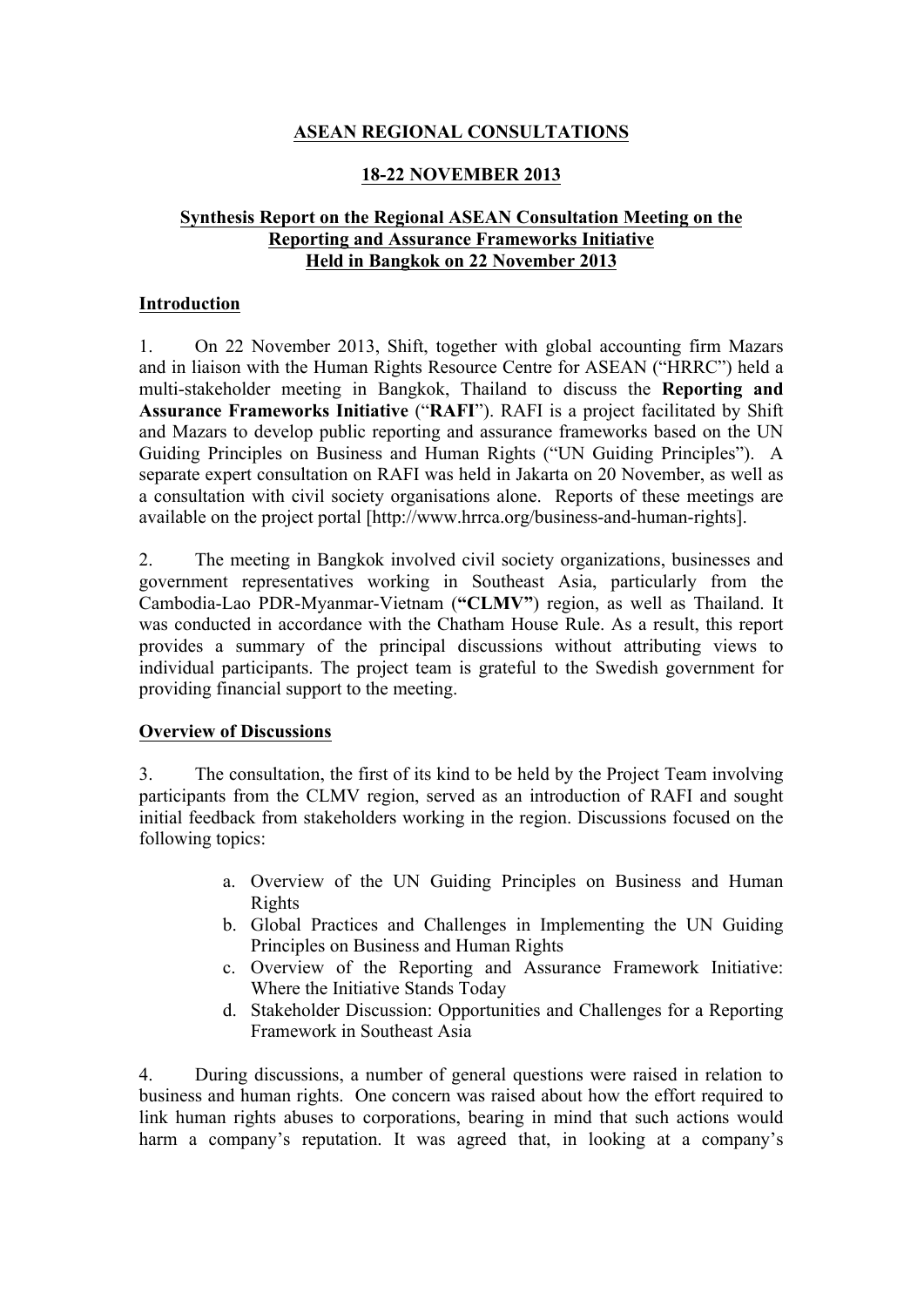responsibility, it is necessary to look at whether the company has caused or contributed to the human rights impact, as well as any action it has taken in response. While a company may not be directly at fault in instances where it has not contributed to an impact that is linked to its products, under the UN Guiding Principles it should still adopt measures to prevent such harms recurring, including by using its influence over those who caused them.

5. The need to get civil society more involved in discussions of business and human rights was highlighted. Better dissemination of information is necessary for this to happen. It was pointed out that, at the moment, information on compliance by companies with agreed standards is not easily available. Similarly, government agencies in ASEAN and the business community need sufficient information to be more engaged in the issue.

6. Compliance with human rights standards in the context of the anticipated establishment of the ASEAN Community in 2015 was also raised. This included questions relating to protection of human rights across borders, such as whether or not there would be credible mechanisms to hold companies registered in ASEAN or those operating in ASEAN countries accountable.

7. With regard to the Reporting and Assurance Frameworks Initiative, the group also had questions as to the extent the Project Team engages with ASEAN. The project team assured participants that discussions with representatives from ASEAN bodies were part of the process; moreover, H.E. Rafendi Djamin, Representative of Indonesia to the ASEAN Intergovernmental Commission on Human Rights (AICHR), and H.E. Makarim Wibisono, former Executive Director of the ASEAN Foundation, sit on RAFI's Eminent Person's Group.

8. Following presentations on global practices and challenges in implementing the UN Guiding Principles, stakeholders noted that more has to be done in terms of "localization of information." It was recognized that UN agencies are working very hard in the area of business and human rights, (*e.g.* the ILO has been assisting in the drafting of national labour codes that incorporate international human rights principles). Nonetheless, people need to feel that international human rights mechanisms (including those of the United Nations) are strong at the "ground" level. Participants suggested that this could be done through translation of the UN Guiding Principles into different languages, as well as producing concise and simplified versions of the UN Guiding Principles. It was noted that, while it is well written, the UN Guiding Principles document is lengthy and composed in a "UN language." Business executives may not be interested in setting time aside to comprehend it in its original form. Other suggestions included appointing a national focal point in each country and forming a collaboration among representatives from the government, business sector and civil society.

9. The group noted the different intensities ASEAN countries thus far have put into realizing business and human rights. Until recently, some member states have focused solely on the economic impact of investments and are only now beginning to demand that businesses observe human rights principles. Aside from ensuring that the rights of workers are respected, ASEAN states need to consistently increase vigilance